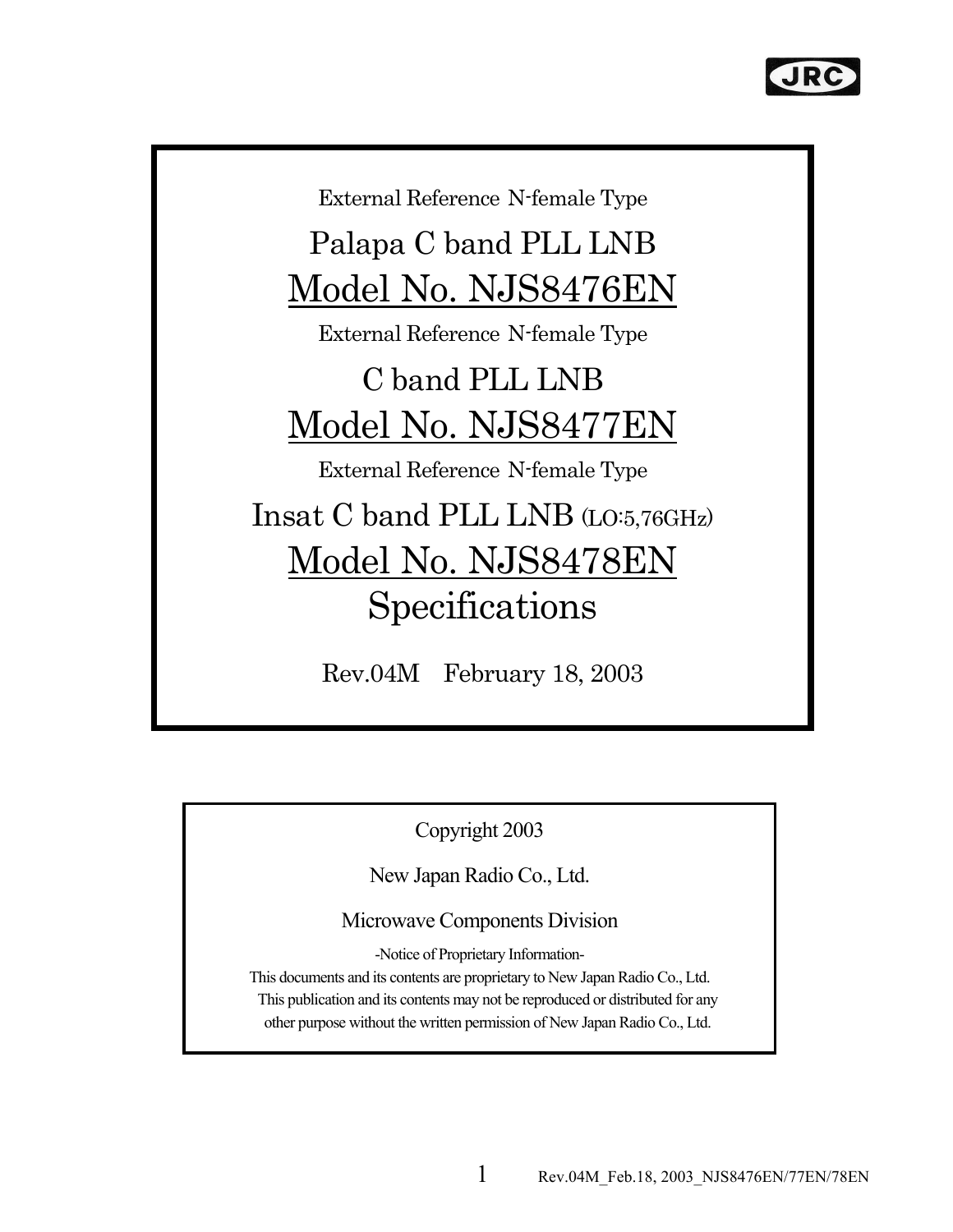

#### 1. Scope

This specification defines the low noise amplifier and block downconverter intended for the satellite data communication downlink application in the 3.4 to 4.2 GHz, Palapa C-band, 3.625 to 4.200 GHz, C-Band and 4.5 to 4.8 GHz, Insat C-band.

This LNB has a combined 3-stage HEMT amplifier and block downconverter with 5.15 GHz or 5.76 GHz Phase Locked Local Oscillator which is constituted with S-Band VCO, Multiplier, Loop Filter and Reference Recovery VCXO providing high stability and low phase noise.

All specifications shall apply throughout the full range of the specified environmental conditions unless otherwise specified.

#### 2. Electrical Specifications

| $\overline{\#}$ | Item                                          | Specification                                                    |
|-----------------|-----------------------------------------------|------------------------------------------------------------------|
| $2-1.$          | <b>Input Frequency Band</b>                   | <model njs8476en="" no.=""><br/>3.400 to 4.200 GHz</model>       |
|                 |                                               | <model njs8477en="" no.=""><br/>3.625 to 4.200 GHz</model>       |
|                 |                                               | 4.500 to 4.800 GHz<br><model njs8478en="" no.=""></model>        |
| $2-2.$          | Input Waveguide Flange                        | <b>CPR-229G</b>                                                  |
| $2-3.$          | Input V.S.W.R.                                | $3:1$ max.                                                       |
| $2-4.$          | Noise Temp. (Ta: +25 C)                       | 35 K typ. 45 K max.                                              |
| $2 - 5.$        | <b>Output Frequency</b>                       | 950 to 1,750 MHz<br><model njs8476en="" no.=""></model>          |
|                 |                                               | 950 to 1,525 MHz<br><model njs8477en="" no.=""></model>          |
|                 |                                               | 960 to 1,260 MHz<br><model njs8478en="" no.=""></model>          |
| $2-6.$          | Conversion Gain $(Ta: +25 C)$                 | $60$ dB min.<br>66 dB max.                                       |
| $2 - 7$ .       | Conversion Gain Ripple $(Ta: +25 C)$          | 2.0 dB max. at 50 MHz segments.                                  |
| $2 - 8.$        | Conversion Gain Flatness $(Ta: +25 C)$        | 8.0 dB max. at 800 MHz BW <model njs8476en="" no.=""></model>    |
|                 |                                               | 5.0 dB max. at 575 MHz BW<br><model njs8477en="" no.=""></model> |
|                 |                                               | 5.0 dB max. at 300 MHz BW<br><model njs8478en="" no.=""></model> |
| $2-9.$          | Output Power for 1 dB Gain Compression        | $+3$ dBm min.                                                    |
| $2-10.$         | <b>Intermodulation Products</b>               | 45 dB min                                                        |
|                 | (3rd order Intermodulation rejection with two |                                                                  |
|                 | -75 dBm input carriers separated by 10 MHz.)  |                                                                  |
| $2-11.$         | Output Intercept Point                        | $+13$ dBm min.                                                   |
| $2-12.$         | Local Oscillator Frequency                    | 5.15 GHz nom.<br><model njs8476en="" no.=""></model>             |
|                 |                                               | 5.15 GHz nom.<br><model njs8477en="" no.=""></model>             |
|                 |                                               | 5.76 GHz nom.<br><model njs8478en="" no.=""></model>             |
| $2-13.$         | Phase Noise (SSB)                             | -70 dBc/Hz typ. -65 dBc/Hz max. at 100 Hz                        |
|                 |                                               | -80 dBc/Hz typ. -75 dBc/Hz max. at 1 kHz                         |
|                 |                                               | -85 dBc/Hz max. at 10 kHz                                        |
|                 |                                               | -90 dBc/Hz max. at 100 kHz                                       |
|                 |                                               | -105 dBc/Hz max. at 1 MHz                                        |
|                 |                                               | *Depend on Phase Noise of External Reference                     |
| $2-14.$         | <b>External Reference Input Frequency</b>     | 10 MHz                                                           |
| $2-15.$         | <b>External Reference Input Power</b>         | -10 to 0 dBm (50 ohm) @IF Output connector                       |
| $2-16.$         | <b>External Reference Input Port</b>          | IF Output connector                                              |
|                 |                                               | (Combine Reference with IF Signal)                               |
| $2-17.$         | <b>External Reference Phase Noise</b>         | -135 dBc/Hz max. at 100 Hz                                       |
|                 |                                               | $-143$ dBc/Hz max. at 1 kHz                                      |
|                 |                                               | $-145$ dBc/Hz max. at<br>10kHz                                   |
|                 |                                               | (Input Condition)                                                |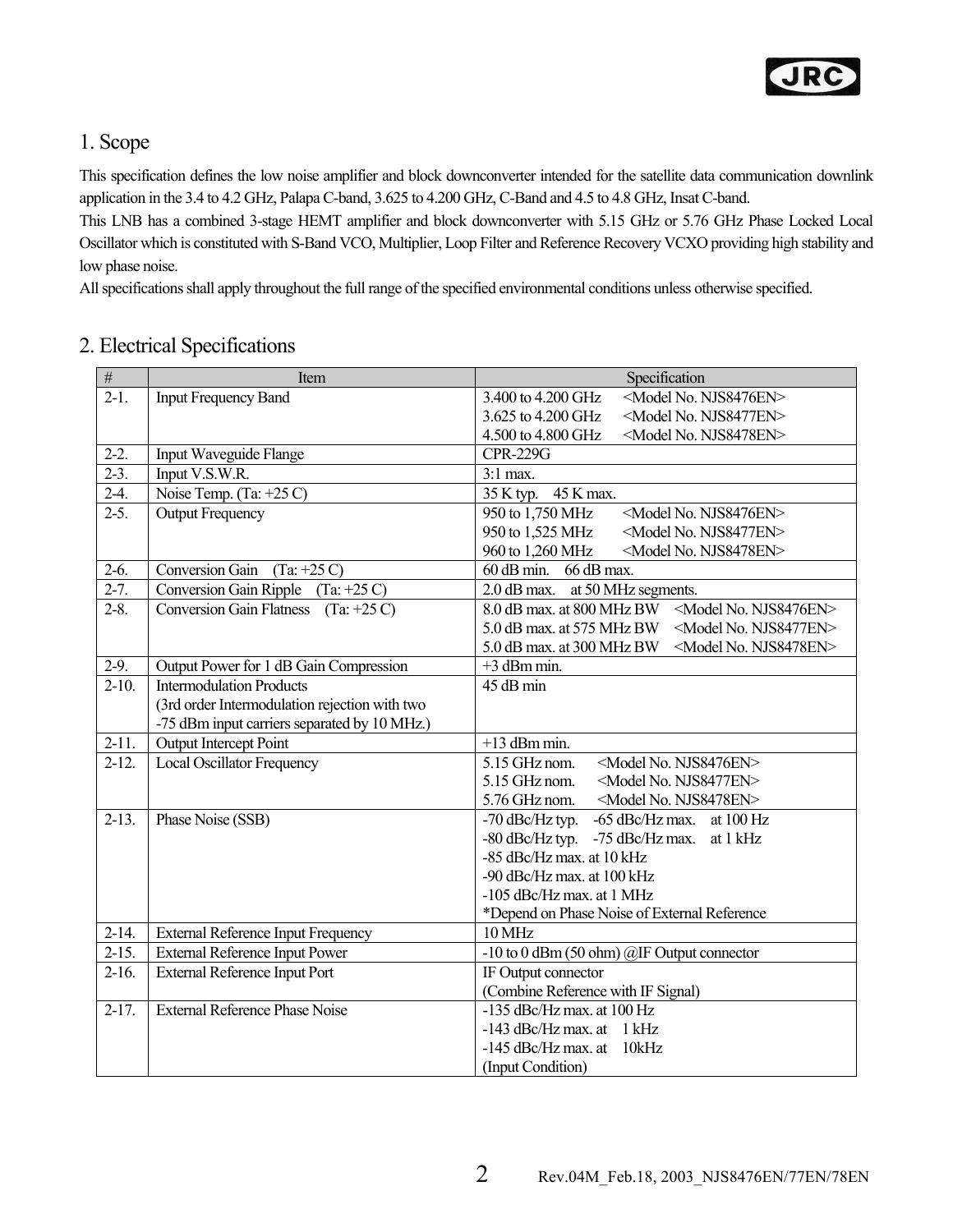

| #          | Item                    | Specification                                                |
|------------|-------------------------|--------------------------------------------------------------|
| $2-18.$    | <b>Spurious</b>         | $-140$ dBm max.<br>a)                                        |
|            |                         | at input, Fixed frequency spur, unrelated to test CW signal. |
|            |                         | (Measured at specified IF band; 950 to 1,750 MHz, 950 to     |
|            |                         | 1,525 MHz or 960 to 1,260 MHz)                               |
|            |                         | b) NJS8476EN : -50 dBc max.                                  |
|            |                         | NJS8477EN : -55 dBc max.                                     |
|            |                         | NJS8478EN : -55 dBc max.                                     |
|            |                         | With test CW signal -10 dBm IF output                        |
|            |                         | (Measured at specified IF band; 950 to 1,750 MHz, 950 to     |
|            |                         | 1,525 MHz or 960 to 1,260 MHz)                               |
| $2-19.$    | Image Rejection         | $60$ dB min.                                                 |
| $2 - 20.$  | <b>Output Connector</b> | N-type female 50 ohm                                         |
| $2-21.$    | Output V.S.W.R.(50 ohm) | $2.5:1$ max.                                                 |
| $2 - 22$ . | <b>Input Voltage</b>    | $+13.5$ to $+24$ V DC                                        |
| $2-23.$    | <b>Current Drain</b>    | 400 mA max.                                                  |

## 3. Environmental Specifications

| #      | Item                               | Specification                               |
|--------|------------------------------------|---------------------------------------------|
| $3-1.$ | <b>Operating Temperature Range</b> | $-40$ to $+60$ C                            |
| $3-2.$ | Storage Temperature Range          | $-40$ to $+80$ C                            |
| $3-3.$ | Humidity                           | 100 % Rh max.                               |
| $3-4.$ | <b>Vibration</b>                   | $5 G(f: 50 Hz, T: 5 min. Direction: X,Y,Z)$ |
| $3-5.$ | <b>Shock</b>                       | 15 G (Direction : $X, Y, Z$ )               |

### 4. Absolute Maximum Rating

|        | ltem                  | Specification                         |
|--------|-----------------------|---------------------------------------|
| $4-1.$ | <b>RF</b> Input Power | $-10$ dBm (@ CW), $+10$ dBm (@ Pulse) |
| $4-2.$ | <b>Supply Voltage</b> | $+28$ Vdc                             |